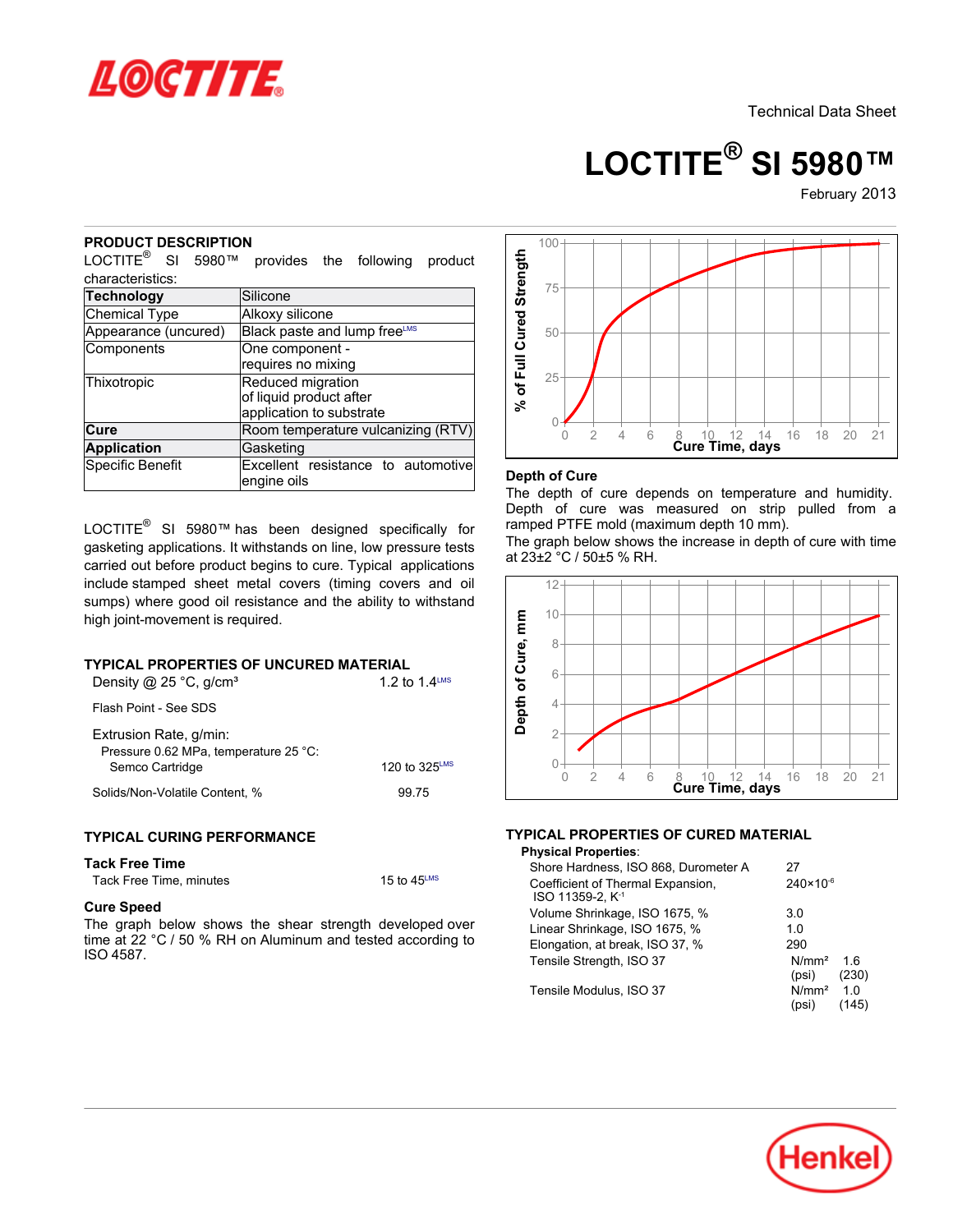| <b>Electrical Properties:</b>              |                     |  |  |
|--------------------------------------------|---------------------|--|--|
| Surface Resistivity, IEC 60093, $\Omega$   | 28×10 <sup>15</sup> |  |  |
| Volume Resistivity, IEC 60093, $\Omega$ cm | $50 \times 10^{15}$ |  |  |

### **TYPICAL PERFORMANCE OF CURED MATERIAL Adhesive Properties**

Cured for 21 days @ 23 °C / 50±5 % RH Lap Shear Strength, ISO 4587:

| Mild steel (grit blasted) | N/mm <sup>2</sup> | 1.4   |
|---------------------------|-------------------|-------|
|                           | (psi)             | (200) |
| Aluminum                  | N/mm <sup>2</sup> | 2.2   |
|                           | (psi)             | (320) |
| Alclad                    | N/mm <sup>2</sup> | 2.0   |
|                           | (psi)             | (290) |
| Stainless steel           | N/mm <sup>2</sup> | 1.7   |
|                           | (psi)             | (250) |
| Copper                    | N/mm <sup>2</sup> | 1.5   |
|                           | (psi)             | (220) |
| <b>Brass</b>              | N/mm <sup>2</sup> | 1.3   |
|                           | (psi)             | (190) |
| Polycarbonate             | N/mm <sup>2</sup> | 1.3   |
|                           | (psi)             | (190) |
| ABS                       | N/mm <sup>2</sup> | 0.6   |
|                           | (psi)             | (90)  |
| Phenolic                  | N/mm <sup>2</sup> | 0.8   |
|                           | (psi)             | (120) |
| <b>PMMA</b>               | N/mm <sup>2</sup> | 0.5   |
|                           | (psi)             | (70)  |
| PET                       | N/mm <sup>2</sup> | 0.6   |
|                           | (psi)             | (90)  |
| <b>PA66</b>               | N/mm <sup>2</sup> | 1.1   |
|                           | (psi)             | (160) |
| <b>PVC</b>                | N/mm <sup>2</sup> | 1.7   |
|                           | (psi)             | (250) |
| Nitrile                   | N/mm <sup>2</sup> | 0.3   |
|                           | (psi)             | (40)  |
| <b>NBR</b>                | N/mm <sup>2</sup> | 0.3   |
|                           | (psi)             | (40)  |

# **TYPICAL ENVIRONMENTAL RESISTANCE**

Cured for 21 days @ 23±2 °C / 50±5% RH Lap Shear Strength, ISO 4587: Aluminum

# **Hot Strength**



## **Heat Aging**

Aged at temperature indicated and tested @ 22 °C



#### Tensile Strength, ISO 527-3,







# **Chemical/Solvent Resistance**

Aged under conditions indicated and tested @ 22 °C.

|                    |     | % of initial strength |      |       |
|--------------------|-----|-----------------------|------|-------|
| Environment        | °C  | 100 h                 | 500h | 1000h |
| Motor oil (5W30)   | 150 | 60                    | 45   | 40    |
| <b>IRM 902</b>     | 150 | 65                    | 55   | 50    |
| Water/glycol 50/50 | 120 | 55                    | 45   | 20    |
| Water              | 60  | 70                    | 85   | 80    |
| Water              | 90  | 65                    | 45   | 40    |